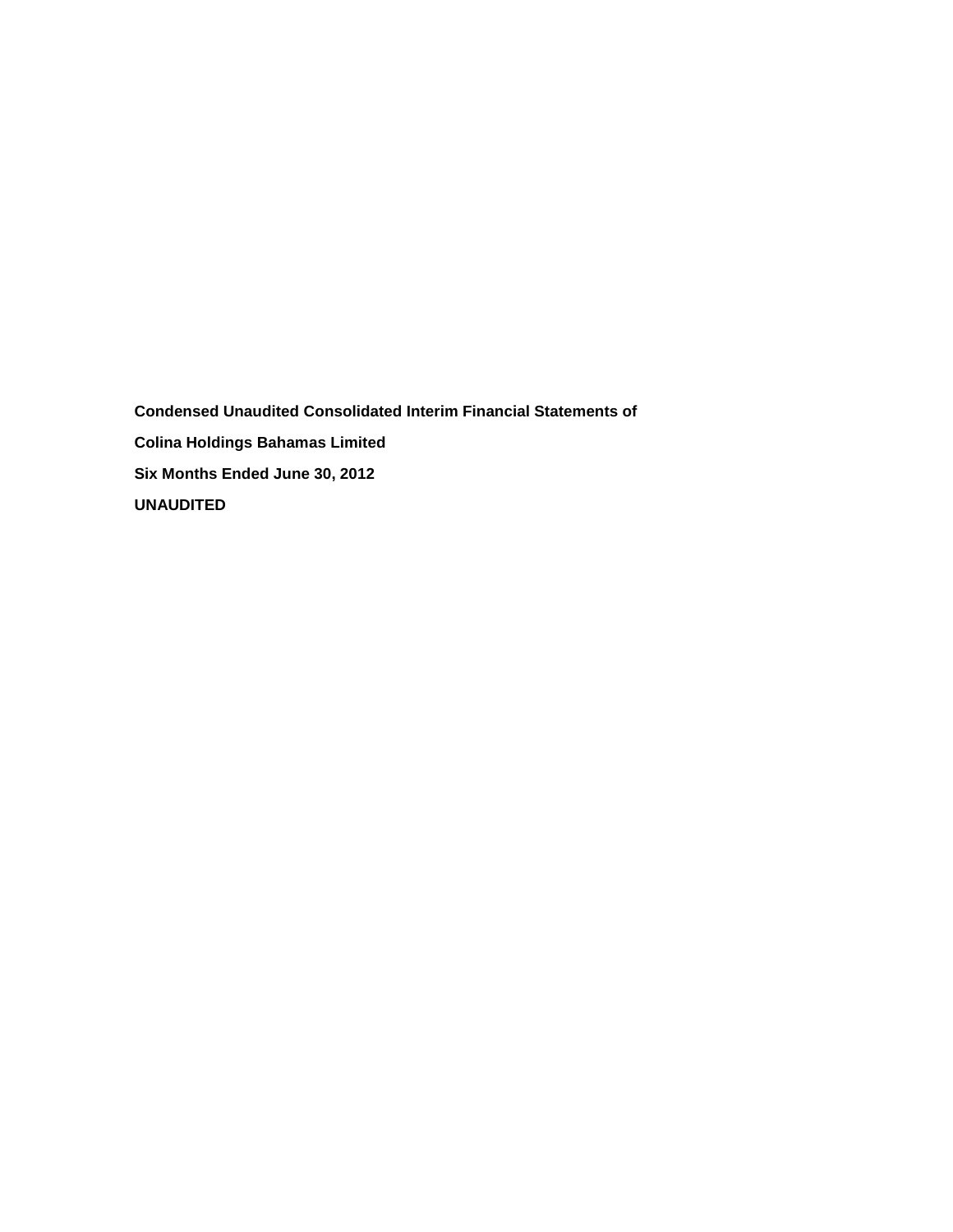## **Message from the Chairman**

Dear Shareholders,

We are pleased to record another profitable quarter for Colina, and to mark the half-year with continued positive growth in key financial indicators including net income, shareholders' equity and asset growth.

Net income attributable to the Company's ordinary shareholders for the period January 1, 2012 to June 30, 2012 rose to \$5.5 million or \$0.22 per ordinary share, compared to net income of \$0.4 million or \$0.02 per ordinary share for the same period in the prior year.

Total assets have increased by \$19.4 million to \$569.4 million from \$549.9 million at December 31, 2011. Invested assets remain a significant proportion of the asset base, comprising 81.9% of total assets. However, investment earnings for the period January 1, 2012 to June 30, 2012 continue to be impacted by the reduction in the Bahamian \$ Prime Rate in mid-2011 with net investment income to June 30, 2012 totalling \$14.2 million, compared to \$14.8 million for the same period in 2011.

General and administrative expenses for the six months ended June 30, 2012 are 21.7% of total revenues, slightly higher than the prior period ratio of 20.4%, due to the Company's ongoing strategy to invest in technology systems for increased operational efficiency over the long term.

Despite a challenging economic environment, our solid capital position, high quality investments and disciplined operational capabilities remain a source of competitive advantage and we continue to see sustained growth. The Company's total equity continues on an upward trend, rising to \$122.7 million at June 30, 2012 compared to \$119.7 million at December 31, 2011.

We will continue to invest strategically in our business and to leverage our competitive advantages in service and convenience to benefit our clients.

We thank our shareholders, employees and other stakeholders for their continued support.

\_\_\_\_\_\_\_\_\_\_\_\_\_\_\_\_\_\_\_\_\_\_\_\_\_\_\_\_

Terence Hilts Chairman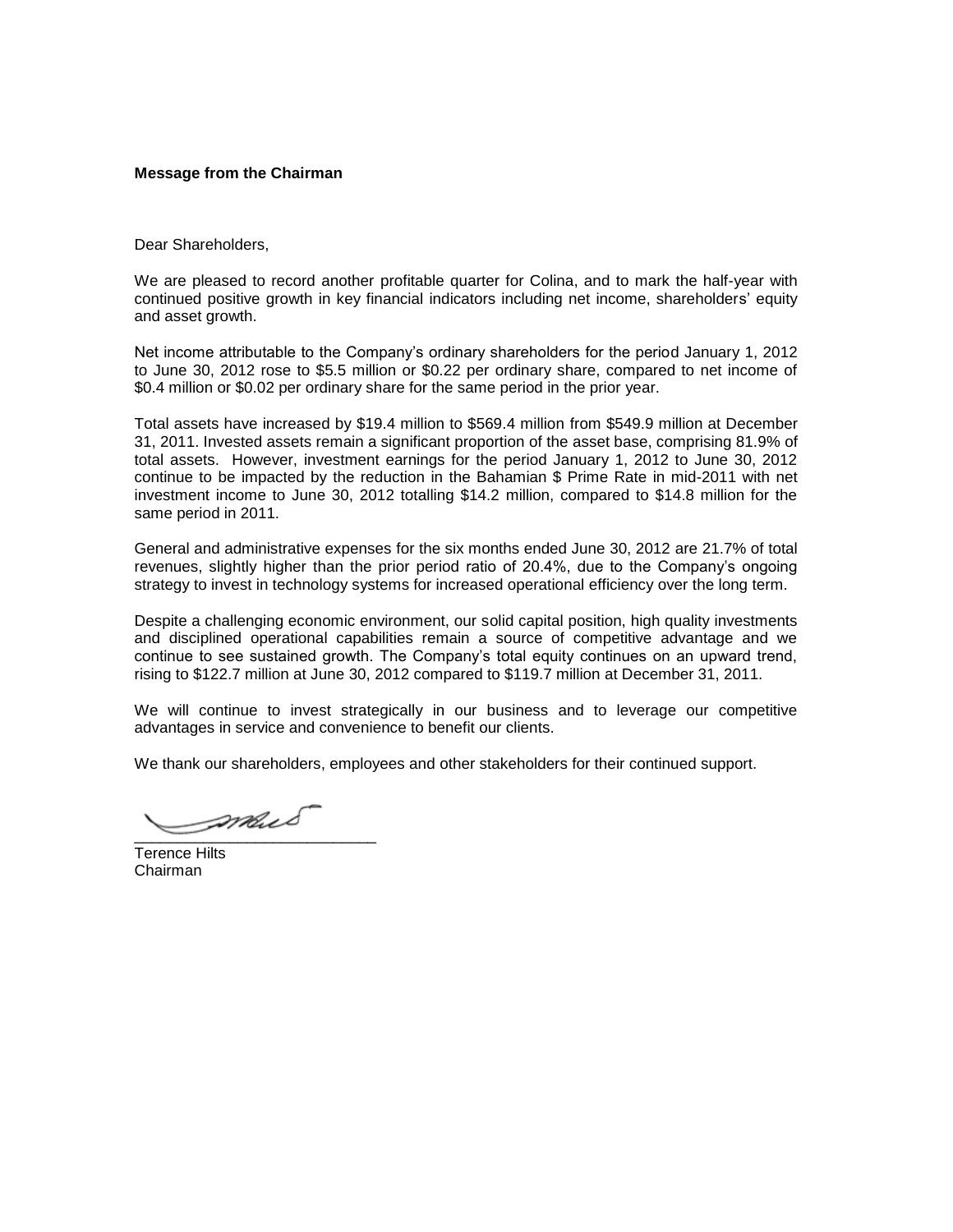## **COLINA HOLDINGS BAHAMAS LIMITED Unaudited Consolidated Interim Statement of Financial Position**

As at June 30, 2012 with comparative figures as at December 31, 2011 (Expressed in Bahamian dollars)

|                                      | <b>June 30,</b><br>2012 | December 31,<br>2011 |
|--------------------------------------|-------------------------|----------------------|
| <b>ASSETS</b>                        |                         |                      |
| Term deposits                        | \$<br>37,246,690        | \$<br>32,641,513     |
| Investment securities                | 242,270,416             | 233,713,661          |
| Mortgages and commercial loans       | 62,397,902              | 67,662,693           |
| Policy loans                         | 65,025,041              | 64,263,516           |
| Investment properties                | 49,396,086              | 49,207,360           |
| Investment in associates             | 10,429,344              | 10,193,720           |
| Total invested assets                | 466,765,479             | 457,682,463          |
| Cash and demand balances             | 12,816,293              | 13,143,815           |
| Receivables and other assets         | 55,352,007              | 44,740,763           |
| Property and equipment               | 20,030,109              | 20,102,630           |
| Goodwill                             | 12,921,910              | 12,921,910           |
| Other intangible assets              | 1,475,360               | 1,369,011            |
| <b>Total assets</b>                  | \$<br>569,361,158       | \$<br>549,960,592    |
| <b>LIABILITIES</b>                   |                         |                      |
| Provision for future policy benefits | \$<br>336,460,296       | \$<br>326,094,058    |
| Policy dividends on deposit          | 30,553,648              | 30,695,059           |
| Total policy liabilities             | 367,013,944             | 356,789,117          |
| Other liabilities                    | 79,684,421              | 73,507,148           |
| <b>Total liabilities</b>             | 446,698,365             | 430,296,265          |
| <b>EQUITY</b>                        |                         |                      |
| Ordinary shares                      | 24,729,613              | 24,729,613           |
| Treasury shares                      | (154, 331)              | (162, 254)           |
| Share premium                        | 5,960,299               | 5,960,299            |
| <b>Revaluation reserve</b>           | 7,722,563               | 7,815,781            |
| Retained earnings                    | 41,533,119              | 38,983,366           |
| Total ordinary shareholders' equity  | 79,791,263              | 77,326,805           |
| Preference shares                    | 30,000,000              | 30,000,000           |
| Total shareholders' equity           | 109,791,263             | 107,326,805          |
| Non-controlling interests            | 12,871,530              | 12,337,522           |
| <b>Total equity</b>                  | 122,662,793             | 119,664,327          |
| <b>Total liabilities and equity</b>  | \$<br>569,361,158       | \$<br>549,960,592    |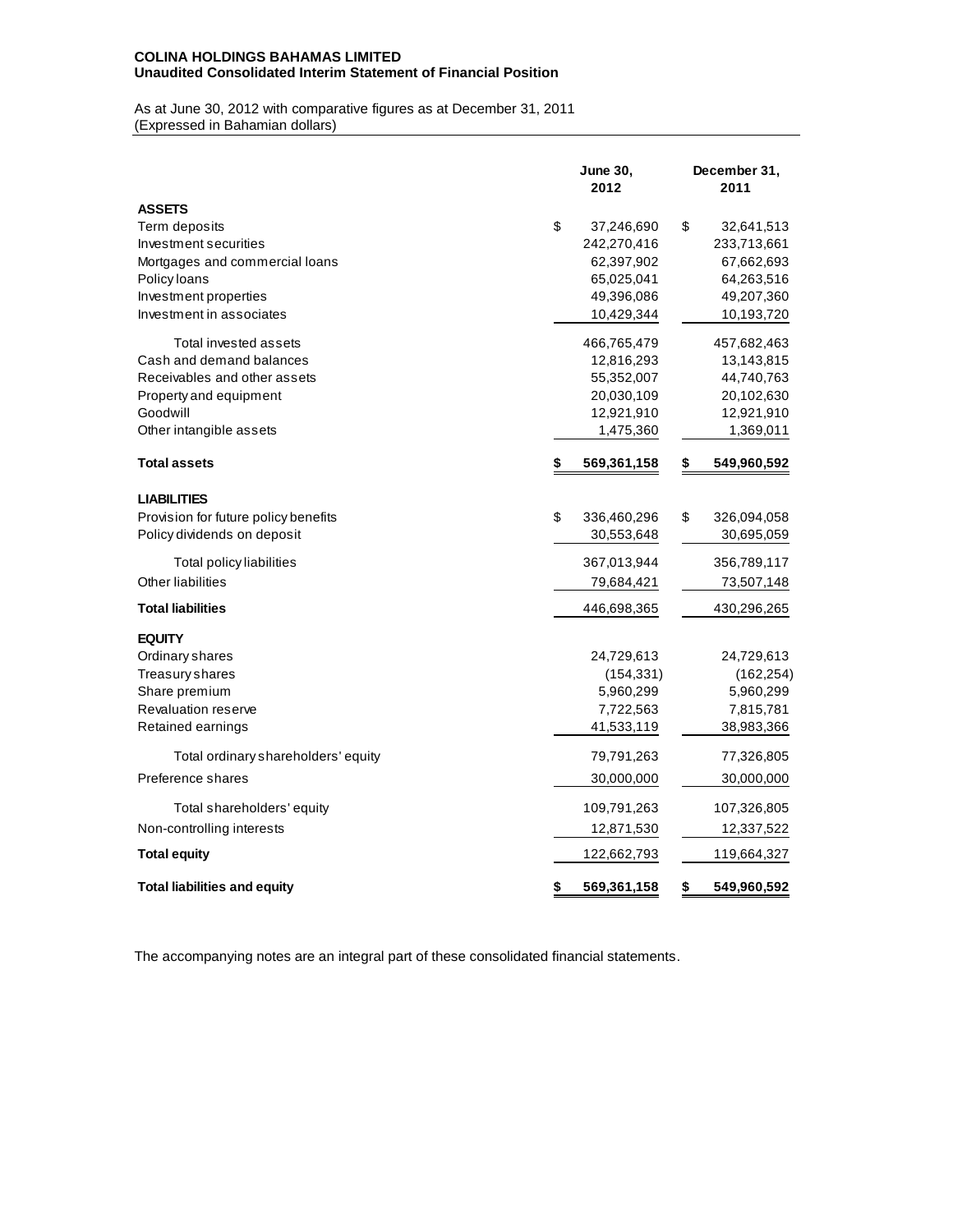#### **COLINA HOLDINGS BAHAMAS LIMITED Unaudited Consolidated Interim Statement of Income**

For the six months ended June 30, 2012

with comparative figures for the six months ended June 30, 2011

(Expressed in Bahamian dollars)

|                                                 |    | <b>6 Months Ended</b><br>June 30, 2012 | <b>6 Months Ended</b><br>June 30, 2011 |
|-------------------------------------------------|----|----------------------------------------|----------------------------------------|
| Revenues:                                       |    |                                        |                                        |
| Premium revenue                                 | \$ | 66,189,533                             | \$<br>66,589,664                       |
| Less: Reinsurance premiums                      |    | 7,157,005                              | 7,158,929                              |
| Net premium revenue                             |    | 59,032,528                             | 59,430,735                             |
| Net investment income                           |    | 14,190,554                             | 14,775,375                             |
| Other income                                    |    | 4,871,422                              | 2,940,377                              |
| <b>Total revenues</b>                           |    | 78,094,504                             | 77,146,487                             |
| <b>Benefits and expenses:</b>                   |    |                                        |                                        |
| Policyholders' benefits                         |    | 43,565,927                             | 43,881,303                             |
| Less: Reinsurance recoveries                    |    | 7,333,408                              | 2,491,018                              |
| Net policyholders' benefits                     |    | 36,232,519                             | 41,390,285                             |
| Changes in provision for future policy benefits |    | 10,366,238                             | 11,408,592                             |
| General and administrative expenses             |    | 16,909,285                             | 15,765,886                             |
| Commissions                                     |    | 5,141,409                              | 4,530,130                              |
| Premium and other tax expense                   |    | 1,802,014                              | 1,647,025                              |
| Finance costs                                   |    | 111,184                                | 48,784                                 |
| Other expenses                                  |    | 574,317                                | 723,304                                |
| Total benefits and expenses                     |    | 71,136,966                             | 75,514,006                             |
| Net income for the period:                      | \$ | 6,957,538                              | \$<br>1,632,481                        |
| Net income attributable to:                     |    |                                        |                                        |
| Equity shareholders of the Company              | \$ | 6,467,790                              | \$<br>1,243,785                        |
| Non-controlling interests                       |    | 489,748                                | 388,696                                |
| Net income for the period                       | S  | 6,957,538                              | \$<br>1,632,481                        |
| Basic earnings per ordinary share (Note 4)      | \$ | 0.22                                   | \$<br>0.02                             |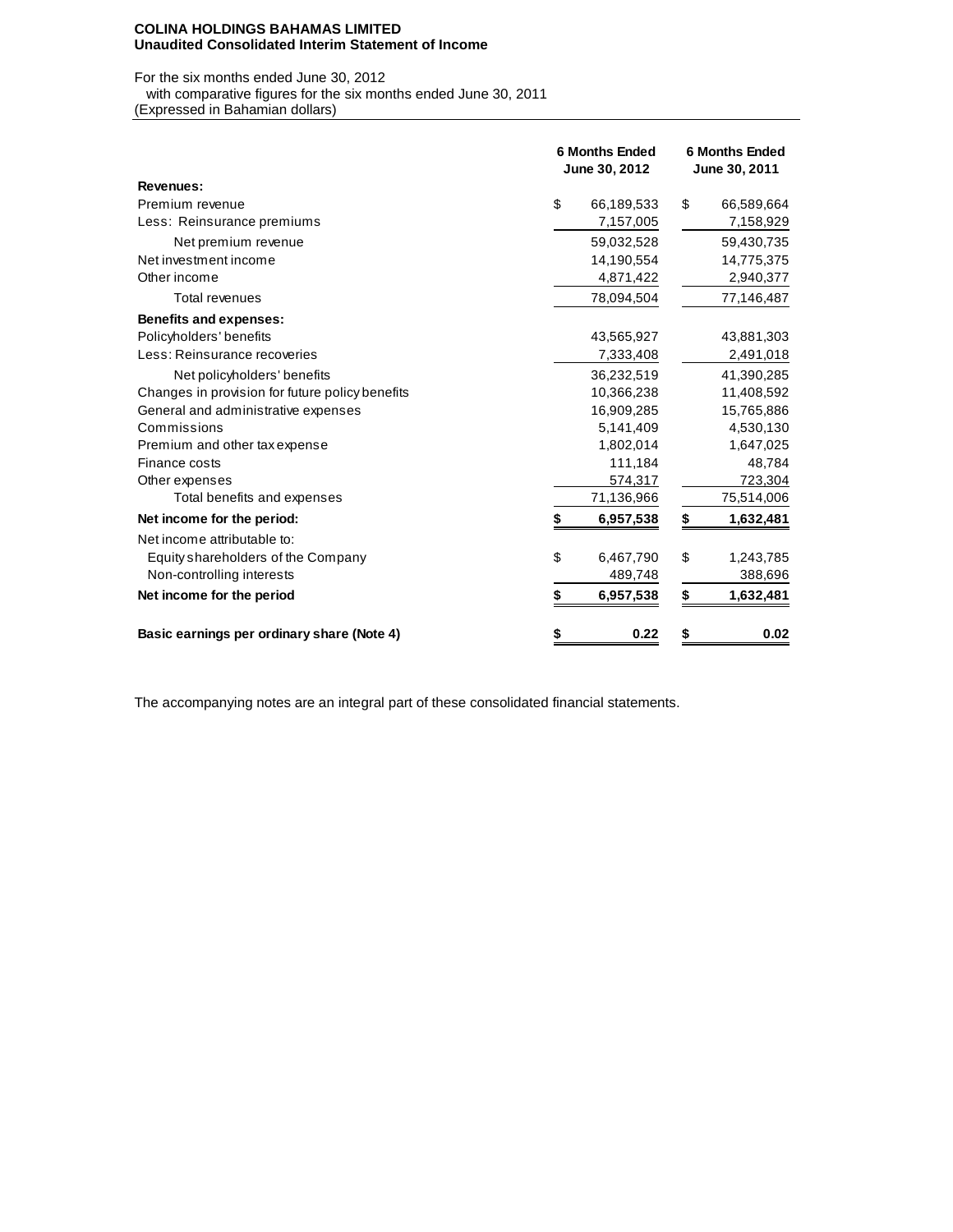## **COLINA HOLDINGS BAHAMAS LIMITED Unaudited Consolidated Interim Statement of Comprehensive Income**

For the six months ended June 30, 2012 with comparative figures for the six months ended June 30, 2011

(Expressed in Bahamian dollars)

|                                               | <b>6 Months Ended</b><br>June 30, 2012 | <b>6 Months Ended</b><br>June 30, 2011 |
|-----------------------------------------------|----------------------------------------|----------------------------------------|
| Net income for the period                     | \$<br>6,957,538                        | \$<br>1,632,481                        |
| Other comprehensive income:                   |                                        |                                        |
| Change in available-for-sale financial assets | (116,553)                              | 787,368                                |
| Total comprehensive income for the period     | 6,840,985                              | 2,419,849                              |
| Attributable to:                              |                                        |                                        |
| Equity shareholders of the Company            | \$<br>6.351.237                        | \$<br>2,031,153                        |
| Non-controlling interests                     | 489.748                                | 388,696                                |
| Total comprehensive income for the period     | 6,840,985                              | 2,419,849                              |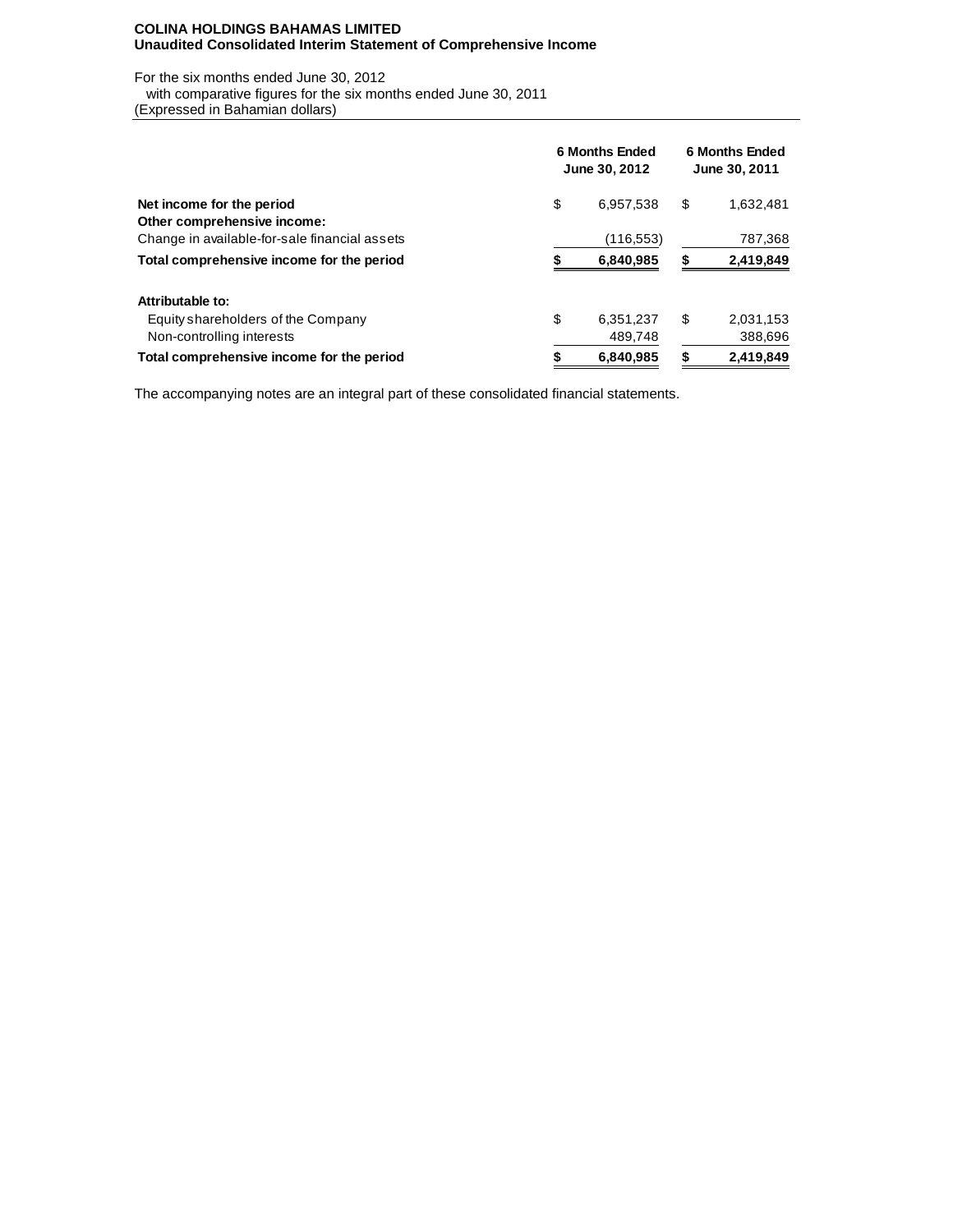### **COLINA HOLDINGS BAHAMAS LIMITED Unaudited Consolidated Interim Statement of Income**

For the three months ended June 30, 2012 with comparative figures for the three months ended June 30, 2011

(Expressed in Bahamian dollars)

|                                                   | <b>3 Months Ended</b><br>June 30, 2012 |    | <b>3 Months Ended</b><br>June 30 2011 |
|---------------------------------------------------|----------------------------------------|----|---------------------------------------|
| Revenues:                                         |                                        |    |                                       |
| Premium revenue                                   | \$<br>32,040,064                       | \$ | 34,398,964                            |
| Less: Reinsurance premiums                        | 4,165,675                              |    | 3,685,740                             |
| Net premium revenue                               | 27,874,389                             |    | 30,713,224                            |
| Net investment income                             | 6,366,447                              |    | 7,575,052                             |
| Other income                                      | 2,674,117                              |    | 1,424,237                             |
| <b>Total revenues</b>                             | 36,914,953                             |    | 39,712,513                            |
| <b>Benefits and expenses:</b>                     |                                        |    |                                       |
| Policyholders' benefits                           | 18,962,929                             |    | 21,608,139                            |
| Less: Reinsurance recoveries                      | 4,532,830                              |    | 1,324,850                             |
| Net policyholders' benefits                       | 14,430,099                             |    | 20,283,289                            |
| Changes in provision for future policy benefits   | 6,149,165                              |    | 8,349,087                             |
| General and administrative expenses               | 8,594,718                              |    | 8,607,917                             |
| Commissions                                       | 2,085,307                              |    | 2,088,414                             |
| Premium and other tax expense                     | 914,587                                |    | 701,312                               |
| Finance costs                                     | 58,689                                 |    | 27,148                                |
| Other expenses                                    | 323,266                                |    | 364,918                               |
| Total benefits and expenses                       | 32,555,831                             |    | 40,422,085                            |
| Net income (loss) for the period:                 | 4,359,122                              | \$ | (709,572)                             |
| Net income (loss) attributable to:                |                                        |    |                                       |
| Equity shareholders of the Company                | \$<br>4,260,943                        | \$ | (861, 453)                            |
| Non-controlling interests                         | 98,179                                 |    | 151,881                               |
| Net income (loss) for the period                  | \$<br>4,359,122                        | \$ | (709,572)                             |
| Basic earnings (loss) per ordinary share (Note 4) | \$<br>0.15                             | S  | (0.05)                                |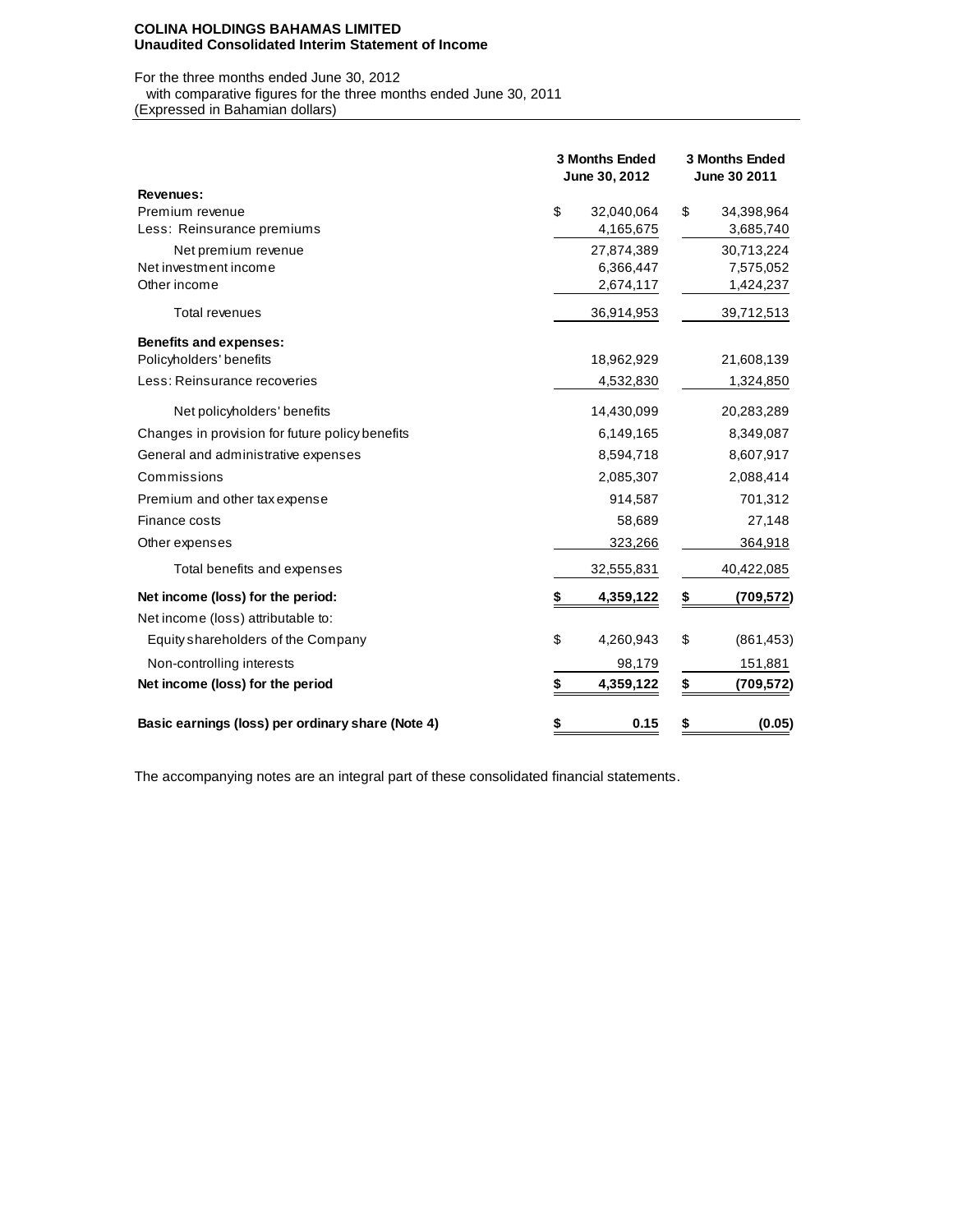## **COLINA HOLDINGS BAHAMAS LIMITED Unaudited Consolidated Interim Statement of Comprehensive Income**

For the three months ended June 30, 2012

with comparative figures for the three months ended June 30, 2011

(Expressed in Bahamian dollars)

|                                                                                     | 3 Months Ended<br>June 30, 2012 |    | <b>3 Months Ended</b><br>June 30, 2011 |
|-------------------------------------------------------------------------------------|---------------------------------|----|----------------------------------------|
| Net income (loss) for the period<br>Change in available-for-sale financial assets   | \$<br>4,359,122<br>(8,203)      | \$ | (709, 572)<br>808,264                  |
| Total comprehensive income for the period                                           | 4,350,919                       | S  | 98,692                                 |
| Attributable to:<br>Equity shareholders of the Company<br>Non-controlling interests | \$<br>4,252,740<br>98,179       | S  | (53, 189)<br>151,881                   |
| Total comprehensive income for the period                                           | 4,350,919                       |    | 98,692                                 |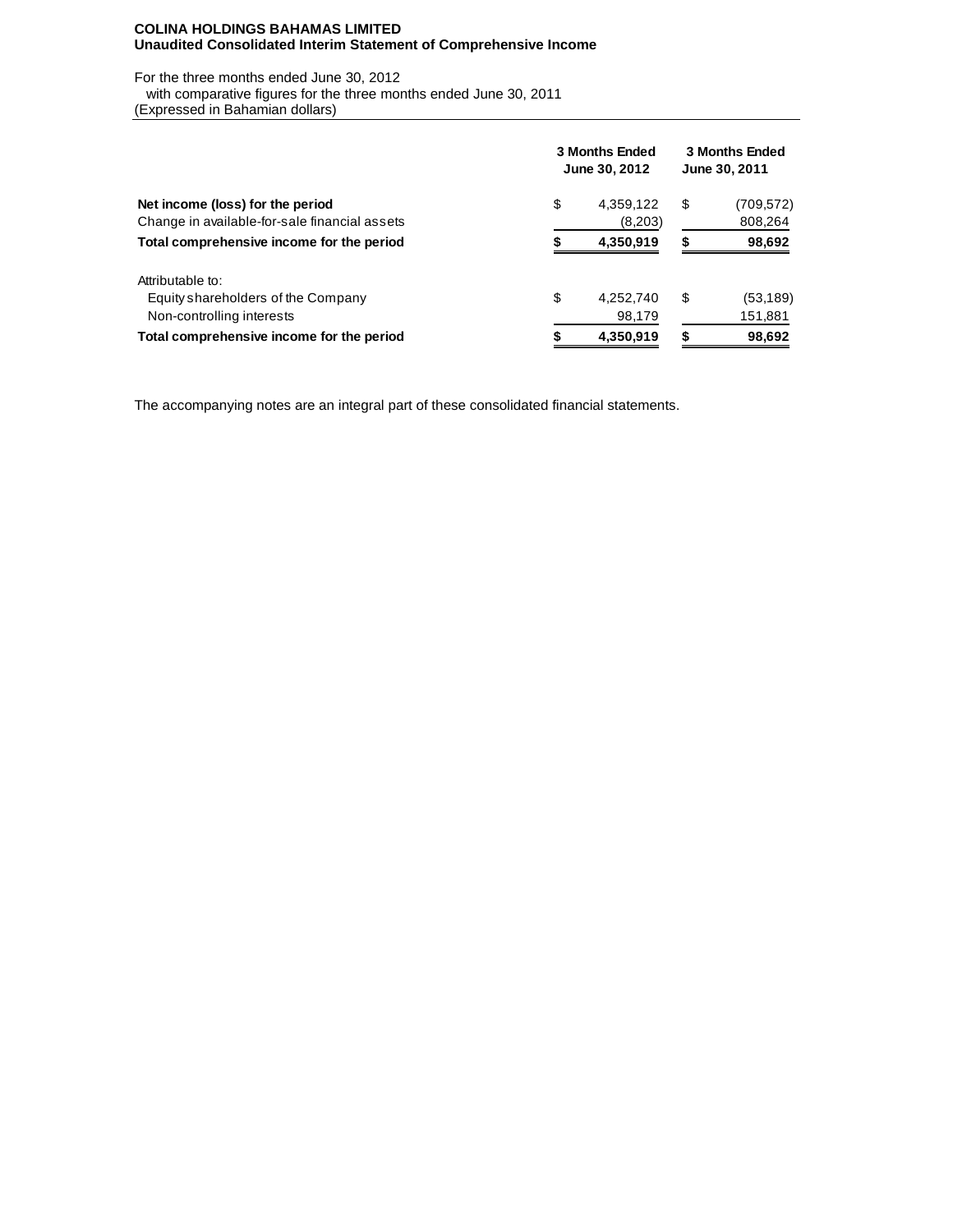## **COLINA HOLDINGS BAHAMAS LIMITED Unaudited Consolidated Statement of Changes in Equity**

# For the six months ended June 30, 2012

 with comparative figures for the six months ended June 30, 2011 (Expressed in Bahamian dollars)

|                                                             |     | Ordinary<br><b>Share</b><br>Capital |      | <b>Treasury</b><br><b>Shares</b> |     | <b>Share</b><br>Premium | <b>Revaluation</b><br><b>Reserve</b> |     | Preference<br><b>Share</b><br>Capital |    | <b>Retained</b><br>Earnings |     | Non-controlling<br><b>Interests</b> |      | <b>Total</b><br><b>Equity</b> |
|-------------------------------------------------------------|-----|-------------------------------------|------|----------------------------------|-----|-------------------------|--------------------------------------|-----|---------------------------------------|----|-----------------------------|-----|-------------------------------------|------|-------------------------------|
| Balance, January 1, 2011                                    | \$. | 24,729,613                          | - \$ | $(331, 614)$ \$                  |     | 5,960,299 \$            | 6,985,968                            | -\$ | 26,027,000                            | -S | 39,655,010 \$               |     | 12,472,319                          | - \$ | 115,498,595                   |
| Net gain on remeasurement of                                |     |                                     |      |                                  |     |                         |                                      |     |                                       |    |                             |     |                                     |      |                               |
| available-for-sale securities                               |     |                                     |      |                                  |     |                         |                                      |     |                                       |    |                             |     |                                     |      |                               |
| to fair value                                               |     |                                     |      |                                  |     |                         | 787,368                              |     |                                       |    |                             |     |                                     |      | 787,368                       |
| Net income for the period                                   |     |                                     |      |                                  |     |                         |                                      |     |                                       |    | 1,243,785                   |     | 388,696                             |      | 1,632,481                     |
| Changes in non-controlling interests                        |     |                                     |      |                                  |     |                         |                                      |     |                                       |    |                             |     | (2,666,620)                         |      | (2,666,620)                   |
| Ordinary Share dividends                                    |     |                                     |      |                                  |     |                         |                                      |     |                                       |    | (3,956,738)                 |     |                                     |      | (3,956,738)                   |
| Unrealized gain on purchase of shares in subsidiary         |     |                                     |      |                                  |     |                         | 7,906                                |     |                                       |    |                             |     |                                     |      | 7,906                         |
| Issuance of preference shares<br>Preference Share dividends |     |                                     |      |                                  |     |                         |                                      |     | 260,000                               |    | (870, 777)                  |     |                                     |      | 260,000                       |
|                                                             |     |                                     |      |                                  |     |                         |                                      |     |                                       |    |                             |     |                                     |      | (870, 777)                    |
| Balance, June 30, 2011                                      |     | 24,729,613                          |      | (331, 614)                       | -55 | 5,960,299               | 7,781,242                            |     | 26,287,000                            |    | 36,071,280                  |     | 10,194,395                          |      | 110,692,215                   |
| Balance, January 1, 2012                                    | \$  | 24,729,613 \$                       |      | $(162, 254)$ \$                  |     | 5,960,299 \$            | 7,815,781                            | \$  | 30,000,000                            | \$ | 38,983,366 \$               |     | 12,337,522 \$                       |      | 119,664,327                   |
| Net loss on remeasurement of                                |     |                                     |      |                                  |     |                         |                                      |     |                                       |    |                             |     |                                     |      |                               |
| available-for-sale securities                               |     |                                     |      |                                  |     |                         |                                      |     |                                       |    |                             |     |                                     |      |                               |
| to fair value                                               |     |                                     |      |                                  |     |                         | (116, 553)                           |     |                                       |    |                             |     |                                     |      | (116, 553)                    |
| Changes in non-controlling interests                        |     |                                     |      |                                  |     |                         |                                      |     |                                       |    |                             |     | 44,260                              |      | 44,260                        |
| Net income for the period                                   |     |                                     |      |                                  |     |                         |                                      |     |                                       |    | 6,467,790                   |     | 489,748                             |      | 6,957,538                     |
| Ordinary Share dividends                                    |     |                                     |      |                                  |     |                         |                                      |     | $\overline{\phantom{a}}$              |    | (2,959,985)                 |     |                                     |      | (2,959,985)                   |
| Unrealized gain on purchase of shares in subsidiary         |     |                                     |      |                                  |     |                         | 23,335                               |     |                                       |    |                             |     |                                     |      | 23,335                        |
| Decrease in treasury shares                                 |     |                                     |      | 7,923                            |     |                         |                                      |     |                                       |    |                             |     |                                     |      | 7,923                         |
| Preference Share dividends                                  |     |                                     |      |                                  |     |                         |                                      |     |                                       |    | (958, 052)                  |     |                                     |      | (958, 052)                    |
| Balance, June 30, 2012                                      | S   | 24,729,613                          | - 5  | (154,331)                        | 5   | 5,960,299               | 7,722,563                            | ж   | 30,000,000                            |    | 41,533,119                  | - 5 | 12,871,530                          |      | 122,662,793                   |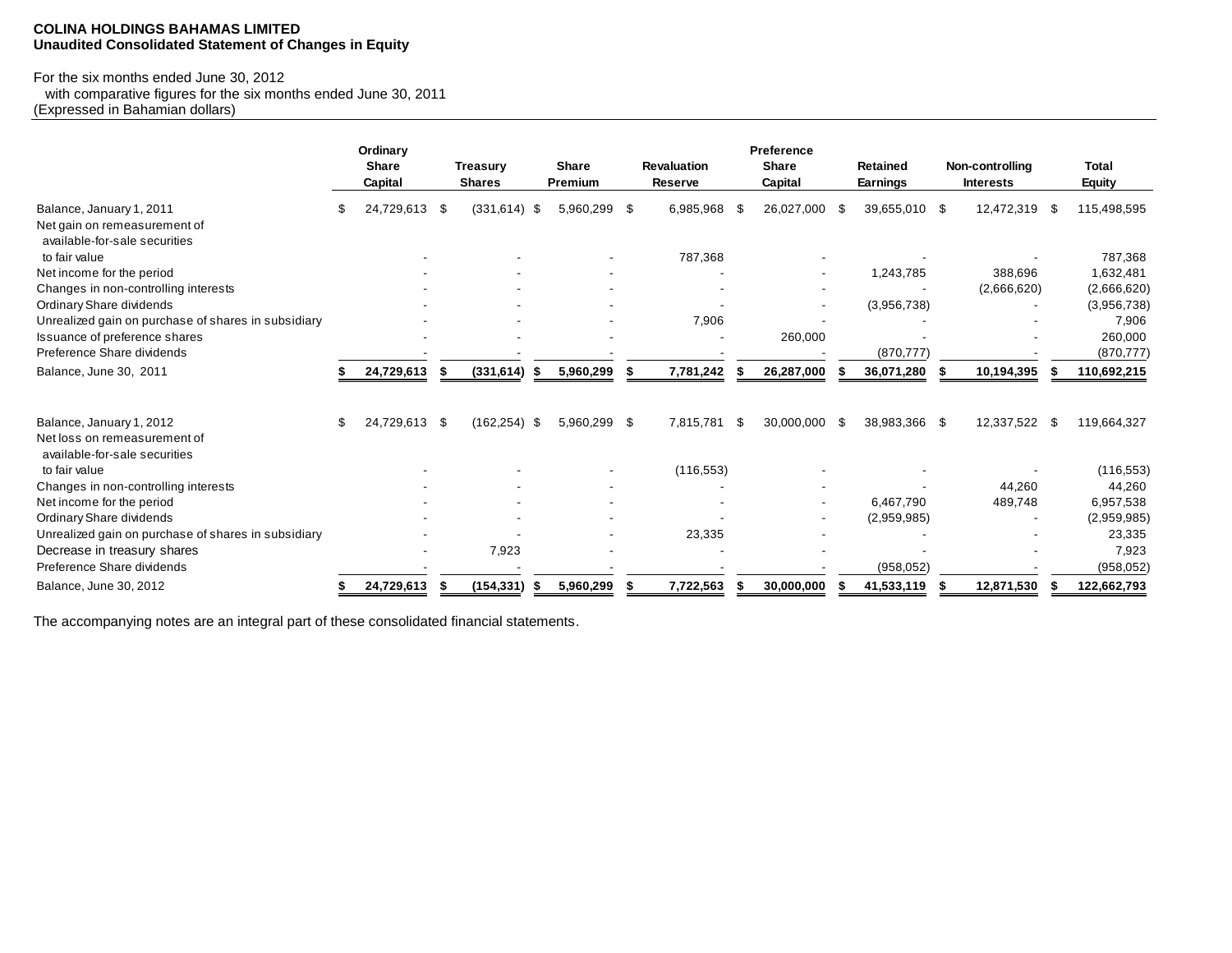#### **COLINA HOLDINGS BAHAMAS LIMITED Unaudited Consolidated Statement of Cash Flows**

#### For the six months ended June 30, 2012

with comparative figures for the six months ended June 30, 2011

(Expressed in Bahamian dollars)

|                                                      | <b>6 Months Ended</b><br>June 30, 2012 | <b>6 Months Ended</b><br>June 30, 2011 |
|------------------------------------------------------|----------------------------------------|----------------------------------------|
| Cash flows from operating activities:                |                                        |                                        |
| Net income                                           | \$<br>6,957,538                        | \$<br>1,632,481                        |
| Adjustments to reconcile net income to net cash      |                                        |                                        |
| used in operating activities:                        |                                        |                                        |
| Change in unrealized (gain)/loss on fair value       |                                        |                                        |
| through income securities                            | (648, 041)                             | 516,846                                |
| Increase in provision for future policy benefits     | 10,366,238                             | 11,408,592                             |
| Changes in loss provisions for loans and receivables | 1,012,870                              | (812,093)                              |
| Depreciation and amortization charges                | 1,227,275                              | 906,248                                |
| Net realized gain on fair value through              |                                        |                                        |
| income securities                                    | (8, 174)                               | (182, 850)                             |
| Net realized gain on sale of available-for-sale      |                                        |                                        |
| securities                                           |                                        | (3,332)                                |
| Interest income                                      | (10,918,205)                           | (12, 194, 469)                         |
| Dividend income                                      | (684, 266)                             | (805, 776)                             |
| Operating cash flows before changes in operating     |                                        |                                        |
| assets and liabilities                               | 7,305,235                              | 465,647                                |
| Changes in operating assets and liabilities:         |                                        |                                        |
| (Increase)/decrease in other assets                  | (10,781,144)                           | 590,983                                |
| Increase in other liabilities                        | 3,564,063                              | 8,133,381                              |
| Net cash provided by operating activities            | 88,154                                 | 9,190,011                              |

(Continued)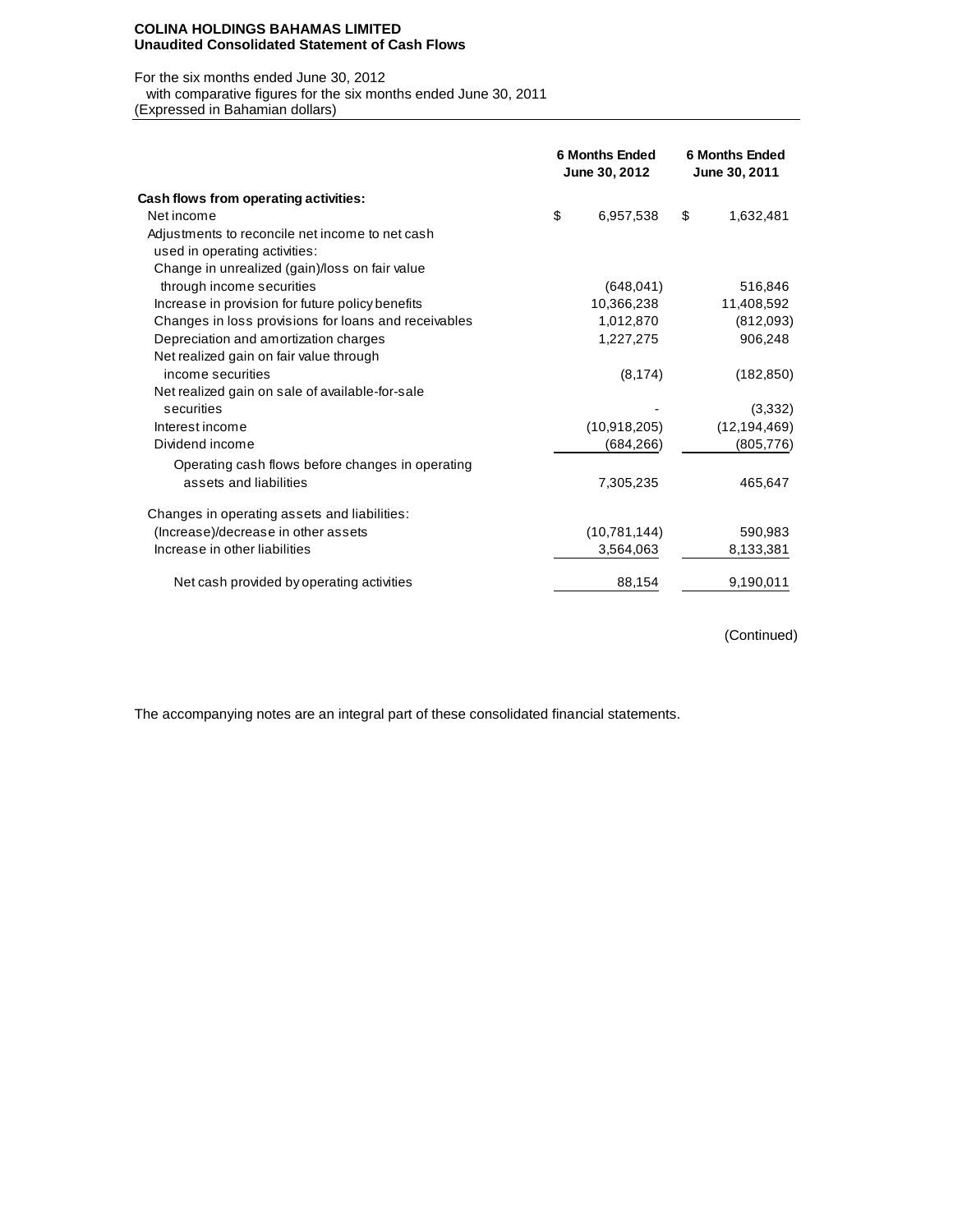#### **COLINA HOLDINGS BAHAMAS LIMITED Unaudited Consolidated Statement of Cash Flows**

#### For the six months ended June 30, 2012

 with comparative figures for the six months ended June 30, 2011 (Expressed in Bahamian dollars)

|                                                               | <b>6 Months Ended</b><br>June 30, 2012 | <b>6 Months Ended</b><br>June 30, 2011 |
|---------------------------------------------------------------|----------------------------------------|----------------------------------------|
| Cash flows from investing activities:                         |                                        |                                        |
| Acquisition of subsidiaries, net of cash acquired             | 23,335                                 | 7,906                                  |
| (Increase)/decrease in term deposits with original maturities |                                        |                                        |
| greater than 90 days                                          | (1,699,929)                            | 3,284,134                              |
| Increase in restricted cash                                   | (962)                                  | (218)                                  |
| Fair value through income securities purchased                | (5,576,203)                            | (14,966,117)                           |
| Proceeds on disposal of fair value through income             |                                        |                                        |
| securities                                                    | 483,863                                | 5,043,420                              |
| Available-for-sale securities purchased                       | (3,031,587)                            | (4,695,397)                            |
| Proceeds on disposal of available-for-sale securities         | 106,834                                | 4,360,478                              |
| (Increase)/decrease in loans to policyholders                 | (606, 952)                             | 371,341                                |
| Additions to investment property                              | (188, 726)                             | (4,258,035)                            |
| Net change in mortgage and commercial loans                   | 4,219,306                              | 1,799,360                              |
| Interest received                                             | 10,730,523                             | 12,378,725                             |
| Dividends received                                            | 684,266                                | 805,776                                |
| Proceeds on disposal of property and equipment, net           |                                        | (400)                                  |
| Additions to property and equipment                           | (688,003)                              | (736, 566)                             |
| Additions to other intangible assets                          | (573, 100)                             |                                        |
| Net cash provided by investing activities                     | 3,882,665                              | 3,394,407                              |
| Cash flows used in financing activities:                      |                                        |                                        |
| Proceeds from issuance of preference shares                   |                                        | 260,000                                |
| Sale of treasury shares                                       | 7,923                                  |                                        |
| Dividends paid to ordinary shareholders                       | (2,959,985)                            | (3,956,738)                            |
| Dividends paid to preference shareholders                     | (958, 052)                             | (870, 777)                             |
| Net cash used in financing activities                         | (3,910,114)                            | (4, 567, 515)                          |
| Net increase in cash and cash equivalents                     | 60,705                                 | 8,016,904                              |
| Cash and cash equivalents, beginning of period                | 32,921,872                             | 29,383,586                             |
| Cash and cash equivalents, end of period (Note 3)             | \$<br>32,982,577                       | \$<br>37,400,490                       |

(Concluded)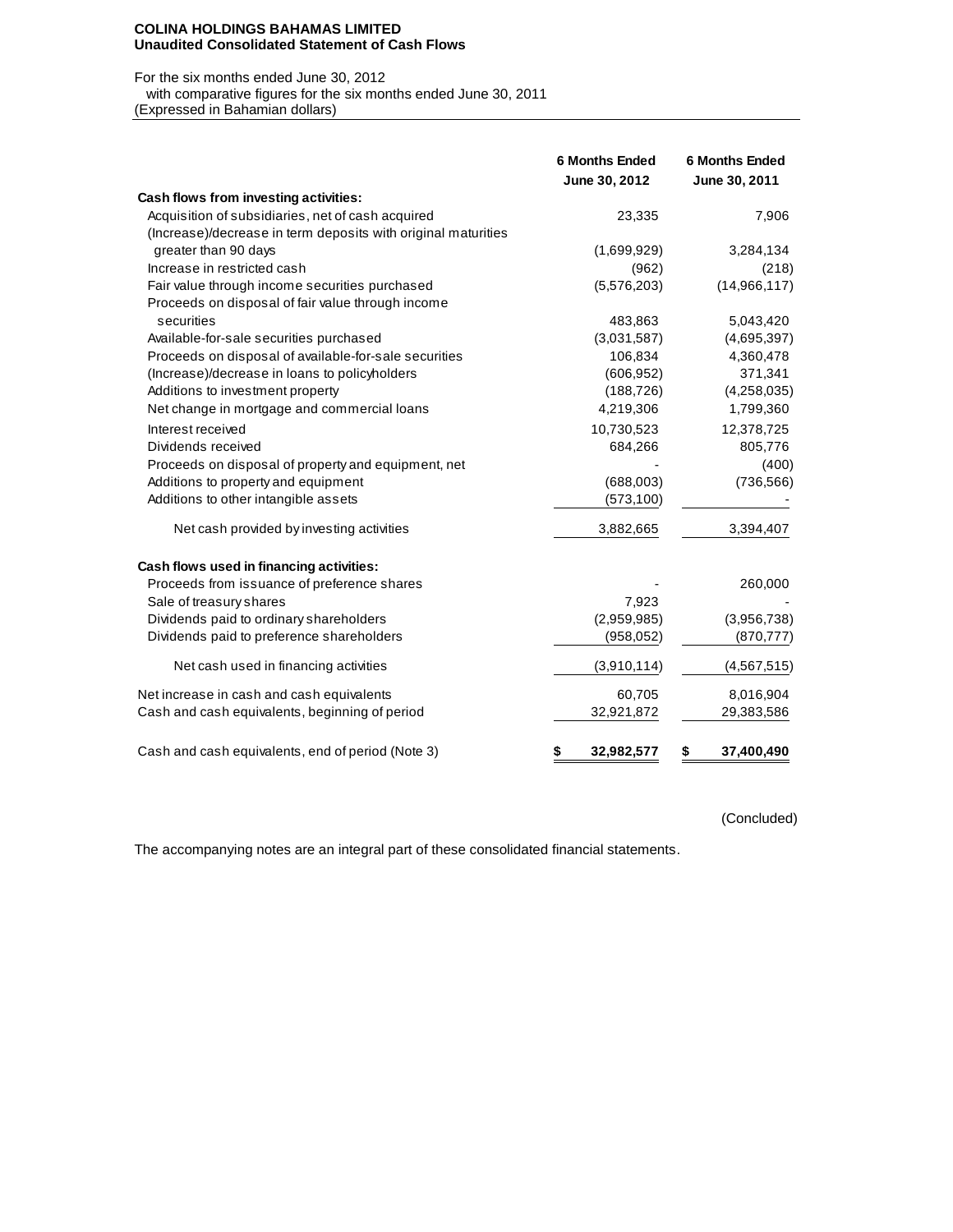For the period ended June 30, 2012 (Expressed in Bahamian dollars)

## **1. General Information**

Colina Holdings Bahamas Limited ("the Company") was incorporated under the laws of the Commonwealth of The Bahamas on July 6, 1993.

The Company acts principally as the holding company of Colina Insurance Limited ("Colina"), a wholly-owned life and health insurer incorporated and registered to operate as a life and health insurer in The Bahamas, The Cayman Islands and The Turks and Caicos Islands.

The ordinary shares of the Company are listed on the Bahamas International Securities Exchange. At June 30, 2012, approximately 58.1% of the Company's issued ordinary shares were owned by A F Holdings Ltd. and 41.9% by the Bahamian public.

The registered office of the Company is located at St. Andrew's Court, Frederick Street Steps, P.O. Box N-4805, Nassau, The Bahamas and its principal place of business is located at 308 East Bay Street, P.O. Box N-3013, Nassau, The Bahamas.

# **2. Significant Accounting Policies**

The consolidated financial statements have been prepared in accordance with International Financial Reporting Standards ("IFRS") for interim financial information. Accordingly, they do not include all of the information and footnotes required by IFRS for consolidated financial statements. In the opinion of management, these unaudited condensed consolidated financial statements reflect all adjustments (consisting of normal recurring accruals) considered necessary for a fair presentation of the Company's financial position and results of operations as at the end of and for the periods presented. All significant intercompany accounts and transactions have been eliminated from these consolidated financial statements. The preparation of unaudited condensed consolidated financial statements in conformity with IFRS requires management to make estimates and assumptions that affect the reported amounts of assets and liabilities and disclosure of contingent assets and liabilities at the date of the consolidated financial statements and the reported amounts of revenues and expenses during the reporting period. Actual results could differ from these estimates.

## **3. Cash and Cash Equivalents**

For the purposes of the consolidated statement of cash flows, cash and cash equivalents are comprised of the following:

|                                            | <b>June 30,</b><br>2012 | <b>June 30,</b><br>2011 |
|--------------------------------------------|-------------------------|-------------------------|
| Term deposits                              | \$<br>37,246,690        | \$<br>18,527,627        |
| Less: Deposits with original maturities of |                         |                         |
| greater than 90 days                       | (12,273,031)            | (1,056,563)             |
| Short-term deposits                        | 24,973,659              | 17,471,064              |
| Cash and demand balances                   | 12,816,293              | 23,148,610              |
| Less: Restricted cash balances             | (1,006,209)             | (1,002,906)             |
| Less: Bank overdrafts                      | (3,801,166)             | (2,216,278)             |
| Total cash and cash equivalents            | 32,982,577              | 37,400,490              |